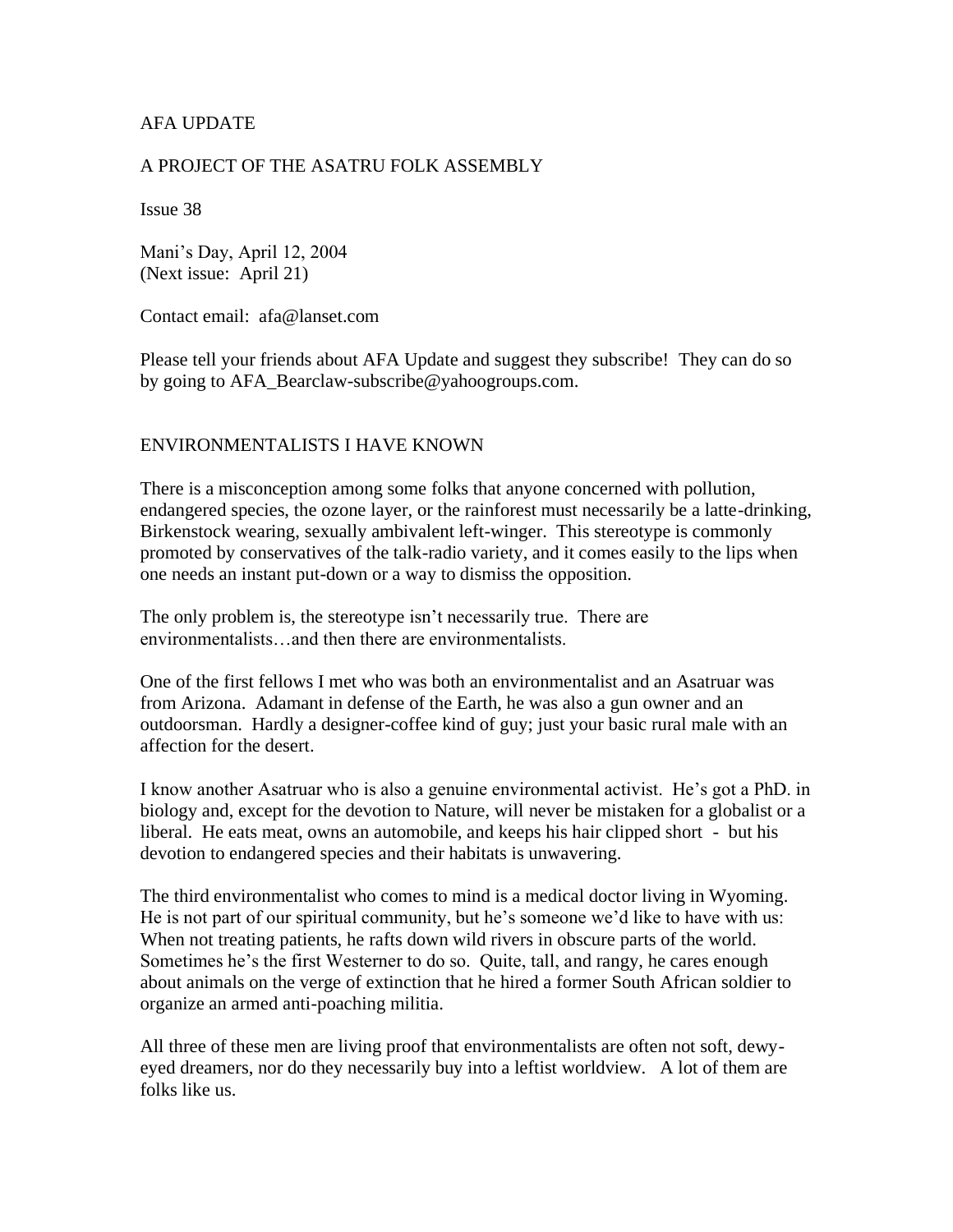Best of all, though, was the iconoclastic Edward Abbey. I never met him, but I wish I had.

I don't imagine Ed Abbey ever called himself an environmentalist. He'd most likely say he was just a man. True enough - but a man of a most remarkable sort.

Abbey seems to have been a standard leftist in his youth, but he soon outgrew that or any other label. (He wouldn't be a rightist, either.) By the time of his death in 1989 he was notorious as a man who thought for himself and who spoke the truth as he saw it. He was vocally non-Christian, anti-authoritarian, pro-freedom, and profoundly skeptical of government. Ed Abbey urged us to oppose the Pentagon, but join the National Rifle Association. Want to be free? Don't seek your freedom in books, he'd say - go build your own house and live your life as you want.

That's not to say he was a budding Asatruar; Abbey was more like the "godless men" of the sagas, who "trusted in their own might and main." Arguments for the existence of God left him cold, and he had nothing but scorn for the Biblical religions. For Ed Abbey, the world was full of mystery - only the stupid have an answer for every question.

Toward the end of his life, Abbey drew the wrath of the liberal-minority coalition. He had already fallen out of grace with the left for attacking both capitalism and communism with equal fervor. However, it was his unkind comments about Mexican culture, and his strong stand against immigration, that put him beyond the pale of acceptable writers. Abbey's suggestion that the border between Mexico and the US be sealed and patrolled by the military was too much for the establishment's intellectuals, though it is obvious to any thinking person that an endlessly-swelling population causes ecological stress.

Abbey hated fakery of any sort, left or right, liberal or conservative, communist or capitalist, Republican or Democrat. He made a lot of enemies, but he influenced a lot of people, too.

# WILLLY DIED FOR OUR (ECOLOGICAL AND POLITICAL) SINS

If Ed Abbey was still around, he might find the following story a matter of interest and anger.

Thorgrun is an Asatru stalwart - a follower of the Holy Powers for many years, true to the ancestors and to the folk. Willy was Thorgrun's dog. Socially inept, occasionally embarrassing (Willy was an incorrigible crotch-sniffer), he nevertheless protected Thorgrun's home, guarded his truck and toolbox, and gave us a lot of laughs with his antics. He was a good companion and a good dog. And now he's dead.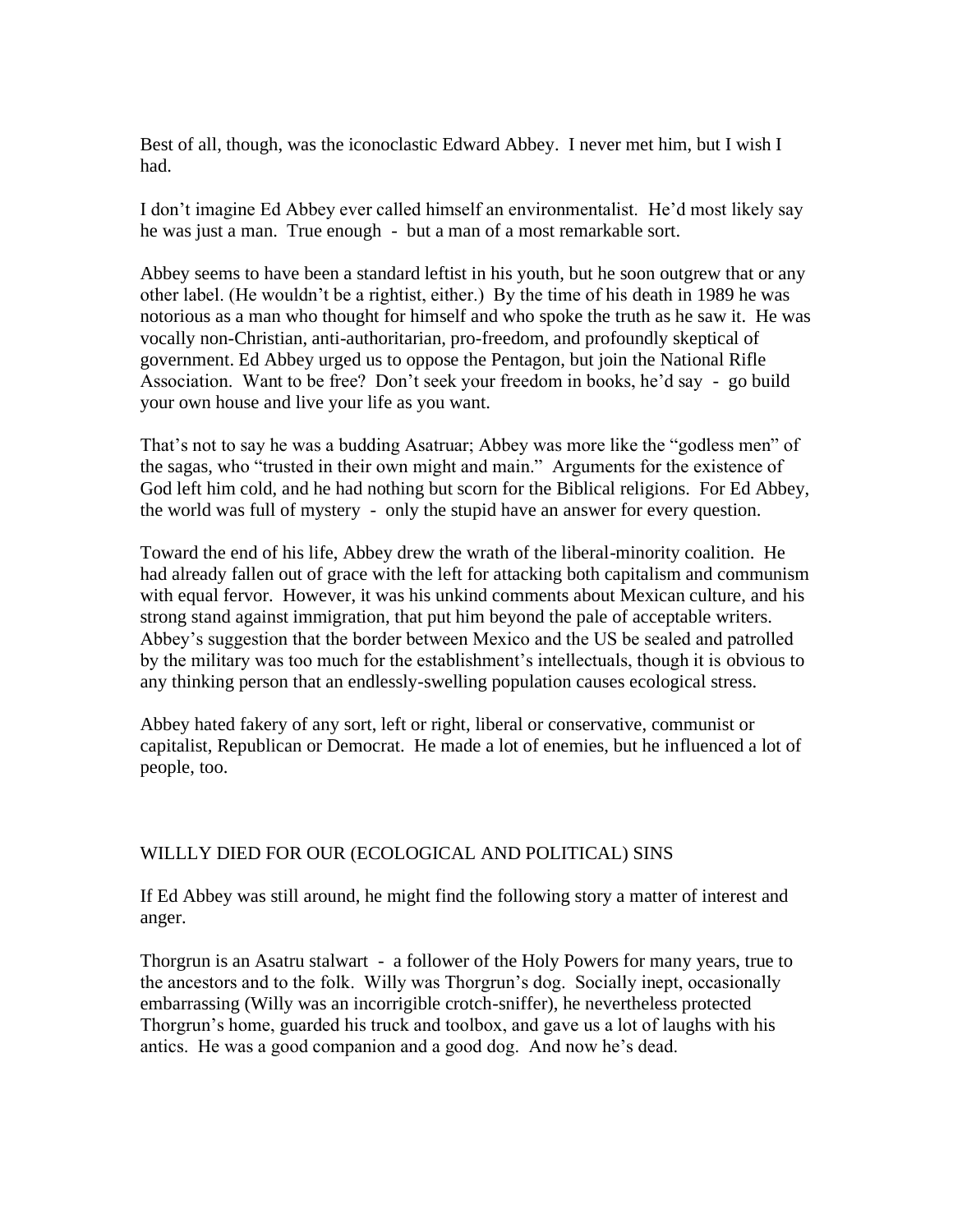Willy ingested a chunk of meat soaked in a powerful herbicide called paraquat. He died after several days of increasing pain as his organs shut down from the poison. Willy had found the meat along the edge of a strawberry field next to his home, and swallowed some of it before Thorgrun could shake it out of his mouth.

Willy's death caused Thorgrun to reflect that he hadn't heard the coyotes howling lately. The hawks that used to soar overhead were gone, too. Now the poisoned meat had claimed another victim, a trusting dog that had never harmed anyone.

Let me tell you about this strawberry field: Ed Abbey would hate it. It is one of those intensive mega-operations requiring lots of chemical fertilizers, tons of bug killer and loads of questionable herbicide - paraquat, to be exact. The owner spends much of his time in Mexico, and from looking at the fields, he brings half the population back with him. Mexican flags adorn the tractors and Mexican music wafts over the neat rows of plowed dirt. Immigration agents would be very unwelcome here.

Wildlife of any sort is unwelcome, too, since it might eat some of the strawberries or crap in the field…so of course the wildlife has to be poisoned. And if someone's dog gets in the way, well, that's too bad. It's only a dog, after all.

Thorgrun, as you might expect, sees it differently. He is grim and motivated to seek justice for the death of his friend. But since the local political system more and more reflects the corrupt values imported from across the border, it remains to be seen how much can be done. Thorgrun is one of the handful of "white, non-Hispanics" remaining in his town and the power shift of the recent years will not work to his advantage.

This little tragedy has it all - poisoned animals, polluted soil, a water table stressed from overuse, ethnic politics, runaway population fed by immigration, dollars over principle. It's the perfect Edward Abbey story. While it captures present-day California in microcosm, its lessons apply to us all and they're about the environment, values, and ultimately religion.

Fundamental truths are at stake here: If we have no regard for wild animals, we will lose our own sense of wildness. If pets are disposable, we turn our back on the values of loyalty and kindness. If we poison the soil, we poison our own bodies and souls. If we exploit illegal aliens to make a buck, artificially depressing wages for our own kin and crowding the land in which our grandchildren will live, we are traitors.

Our Folkway is inextricably tied up with the question of the environment. But our attitude toward the environment is in turn linked to a whole constellation of ideas and values. The battle for the Earth, for a world in which we can be free from oppressive government, for a life of dignity and meaning - all these are part of the same thing and they are all fundamentally spiritual.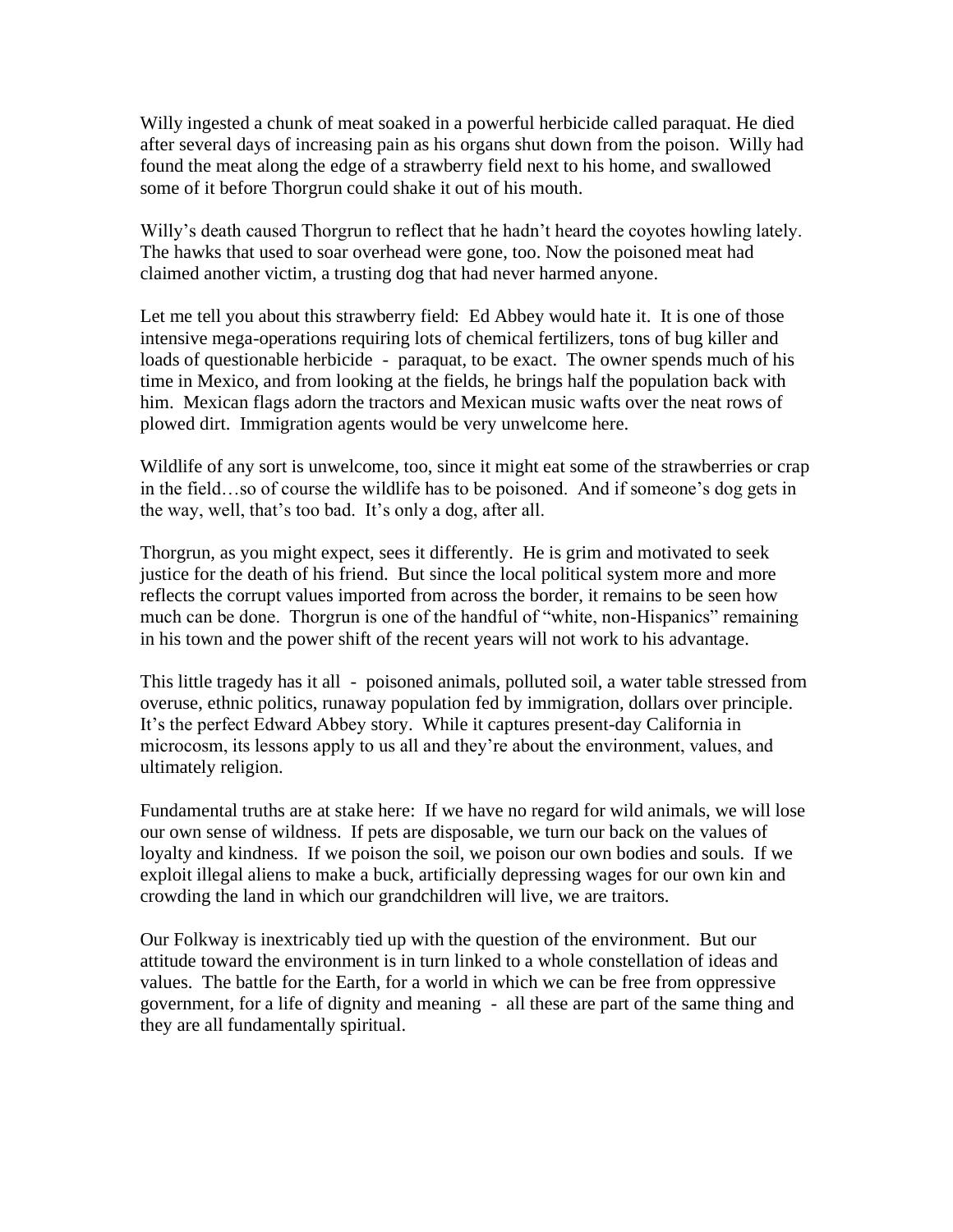We have a duty to protect the natural world, to oppose those who would destroy it, and to pass it on unsullied to our progeny. Remember Willy and the countless other victims of the Earth-rapers.

Ed Abbey would be involved, and so should we.

# UPDATE ON "ODIN LIVES!" RADIO

Chris, the driving force behind the "Odin Lives!" radio show, called us the other day to share the latest news. Thanks to help from Dave Haxton, this radio outreach is getting ready to broadcast online seven days a week, twenty-four hours a day! We'll provide more information as it becomes available.

For information on programs, times, and how to listen in, go to [http://www.odinlives.org/index.html.](http://www.odinlives.org/index.html)

# THE ODIN BROTHERHOOD IS NOW AVAILABLE!

We have a stock of Dr. Mark Mirabello's book, The Odin Brotherhood. They're available for \$20 plus \$3.95 postage and handling (California residents, add 7.25% sales tax). Information on this and other new products will be up on the web site shortly.

#### IMPORTANT DATES

April 15 - Sumarsdag/Sigrblot. This was the first day of summer in the Icelandic calendar. It falls on the Thursday between the  $9<sup>th</sup>$  and  $15<sup>th</sup>$  of April, about the same time of year as the annual sacrifice to Odin for success in the upcoming raiding season. Welcome the warm months, and make an offering to the Father of Victory for triumph in your personal struggles!

April 30 - Walburg. This Germanic Goddess safeguards the dead heroes who sleep in the burial mound, and harbors deeds yet to bear fruit. Pour a libation to the bold ones awaiting rebirth, and think on how your own acts will live after you.

May 1 - From the gloom of Walburg we enter the sunshine of May Day. Think on Freya, take a walk in the forest or send flowers to a friend. Make love outdoors!

Hail the Holy Ones!

Hail the AFA!